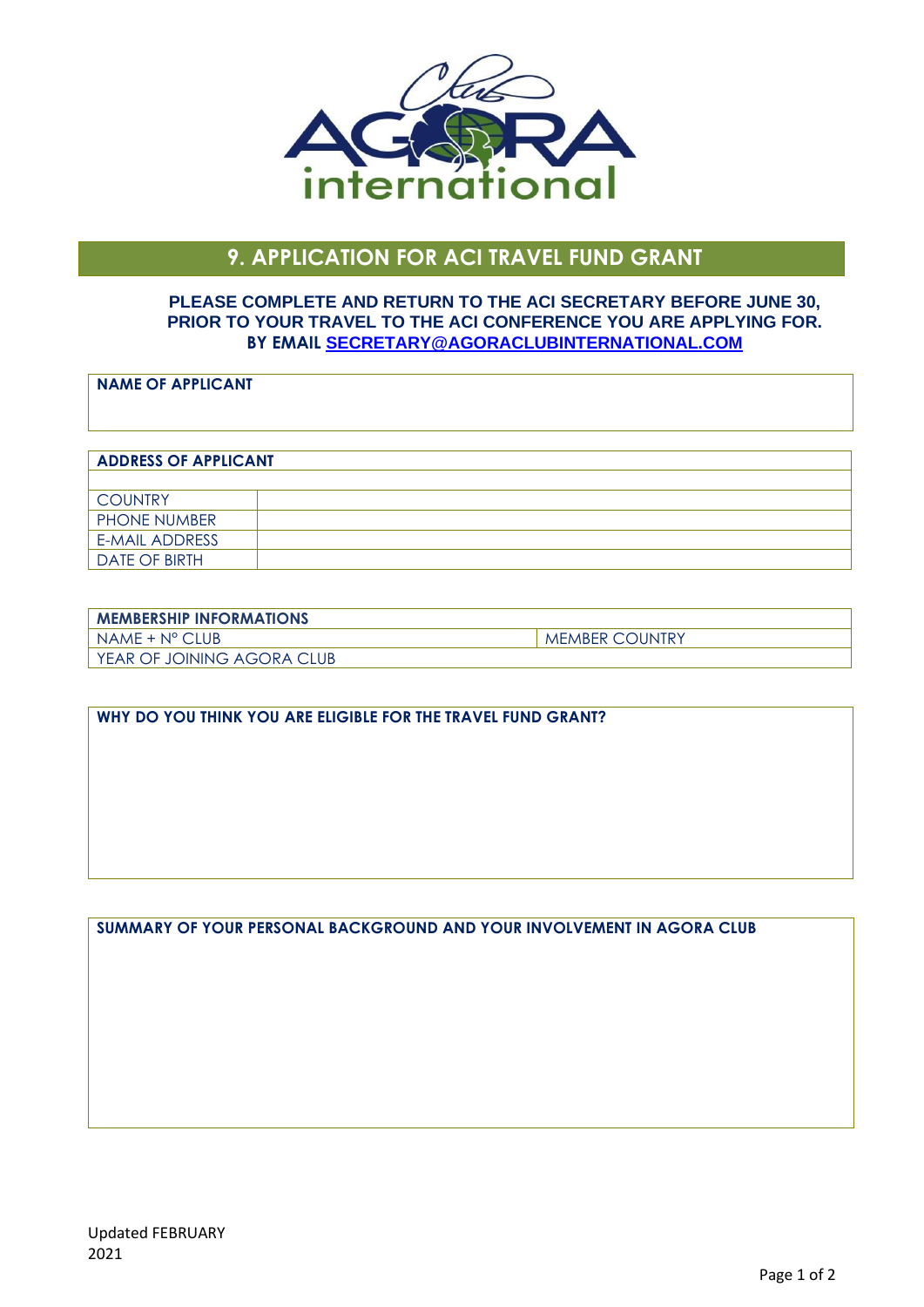#### **INTERNATIONAL COMMITMENT IN AGORA CLUB**

List previous Agora Club International events that you have attended prior to this proposed trip

## **DATES OF YOUR PLANNED TRAVEL:**

**LENGTH OF YOUR STAY:** 

| <b>ESTIMATED TRAVEL COSTS IN EURO</b> |  |
|---------------------------------------|--|
| Registration                          |  |
| Travel costs (<br>cheapest option)    |  |

#### **APPROVAL OF THE NATIONAL ASSOCIATION**

THE AGORA CLUB NATIONAL BOARD OF YOUR COUNTRY MUST SUPPORT YOUR APPLICATION FOR THE ACI TRAVEL FUND GRANT AS ONLY ONE APPLICATION CAN BE SUBMITTED FROM A MEMBER COUNTRY DURING EACH ACI YEAR.

APPROVED AND SIGNED BY (EITHER THE AC NATIONAL PRESIDENT OR THE CHAIRPERSON OF AC N° 1)

DATE

ANY OTHER INFORMATION: